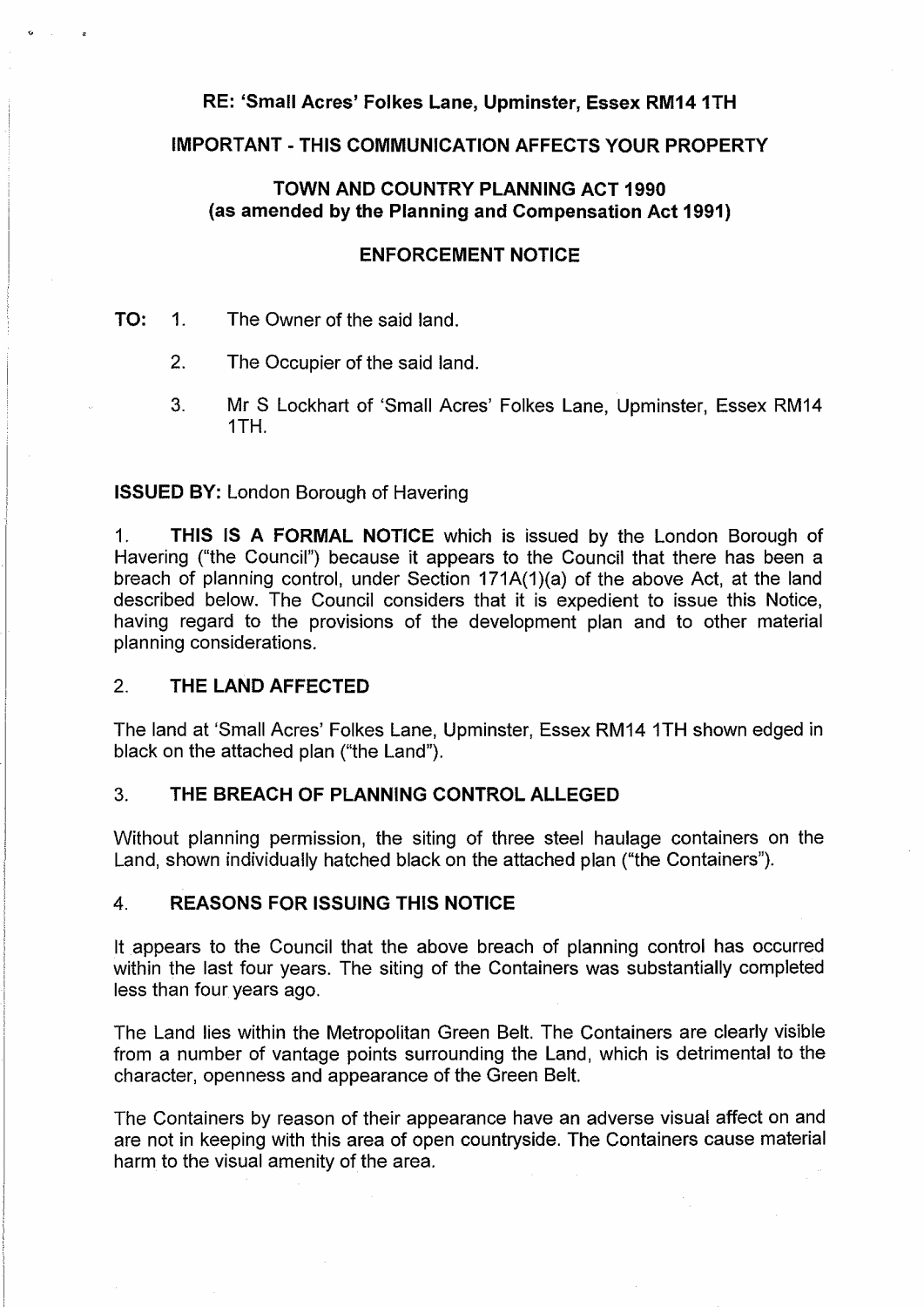The unauthorised development is contrary to Policy DC45 of the Local Development Framework (Development Plan Documents) as well as PPG2 of Government Circulars and Policy 3D.9 of the London Plan.

The siting of the Containers does not constitute permitted development under the General Permitted Development Order 1995 (as amended).

The Council does not consider that planning permission should be given, because planning conditions could not overcome these problems.

# 5. **WHAT YOU ARE REQUIRED TO DO**

(i) Remove the three Containers from the Land.

Time for compliance: 6 months from the effective date of this notice.

(ii) Return the land to open rural land as it was before the unauthorised development took place.

Time for compliance: 6 months from the effective date of this notice.

(iii) Remove all materials, machinery, apparatus, equipment and installations used in connection with or resulting from the unauthorised development and arising from compliance with (i) and (ii) above.

Time for compliance: 6 months from the effective date of this notice.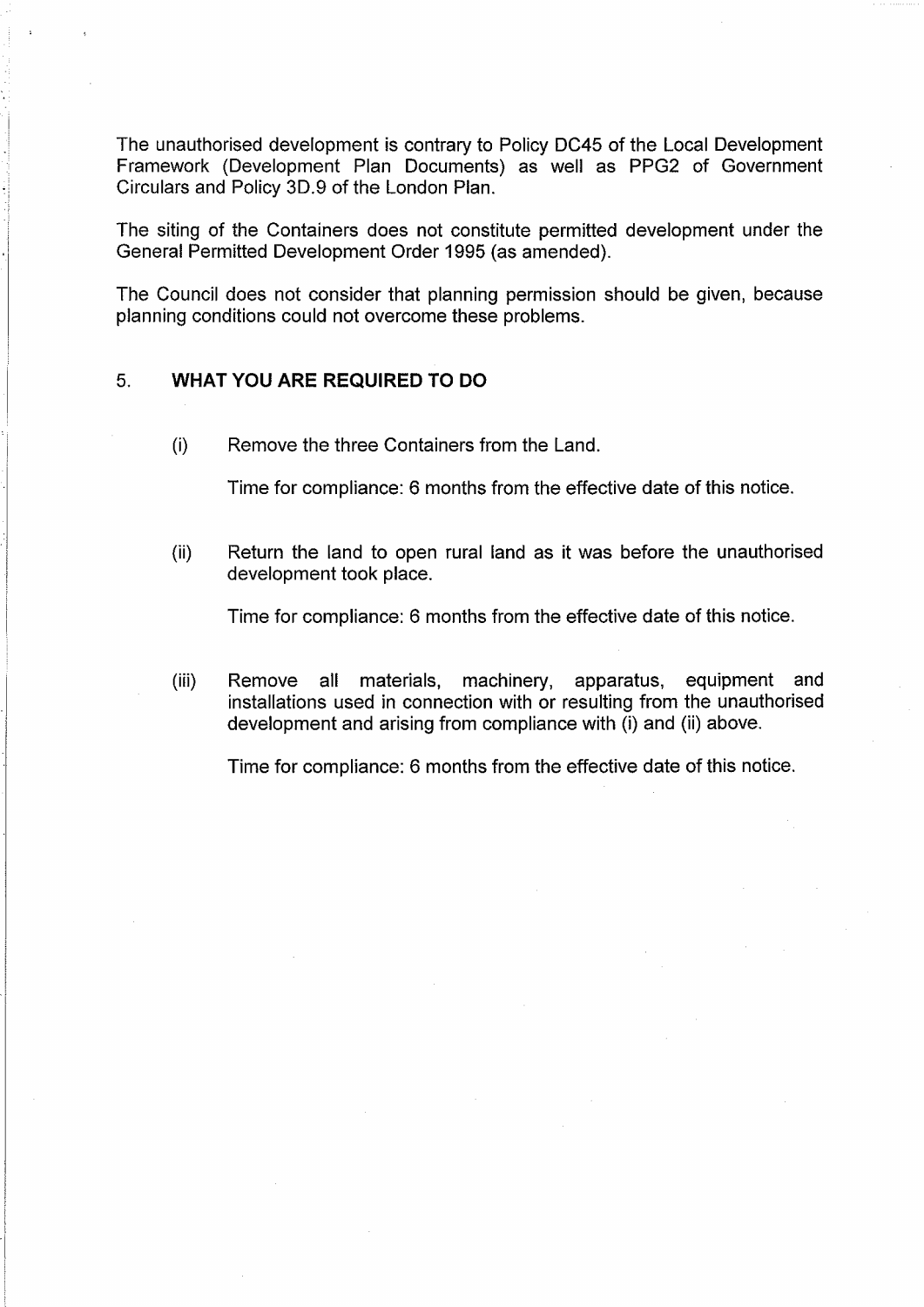# 6. **WHEN THIS NOTICE TAKES EFFECT**

This Notice takes effect on 29 August 2011, unless an appeal is made against it beforehand

Dated: 25 July 2011

Signed:

Authorised Officer on behalf of London Borough of Havering Town Hall Main Road, Romford RM1 38D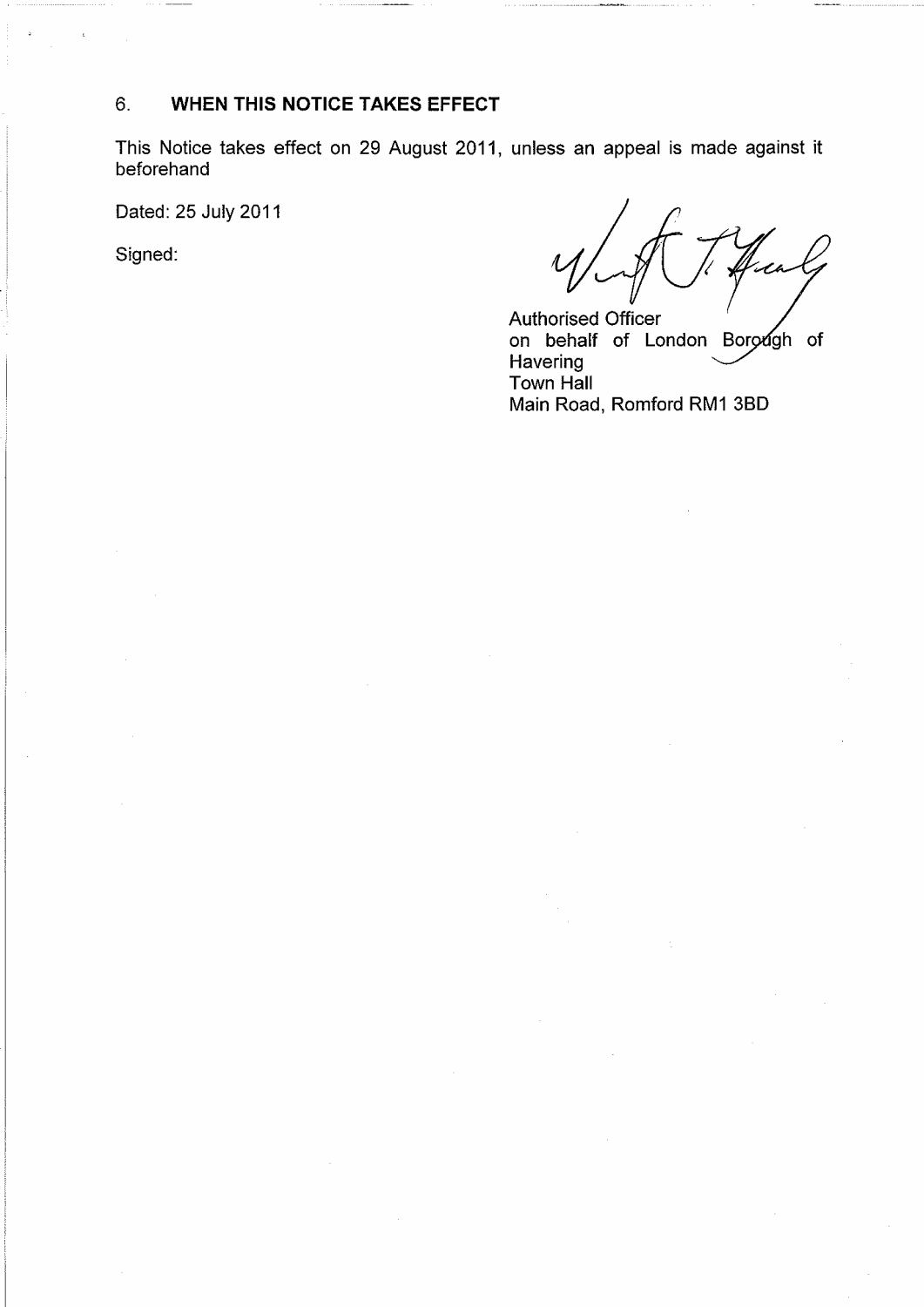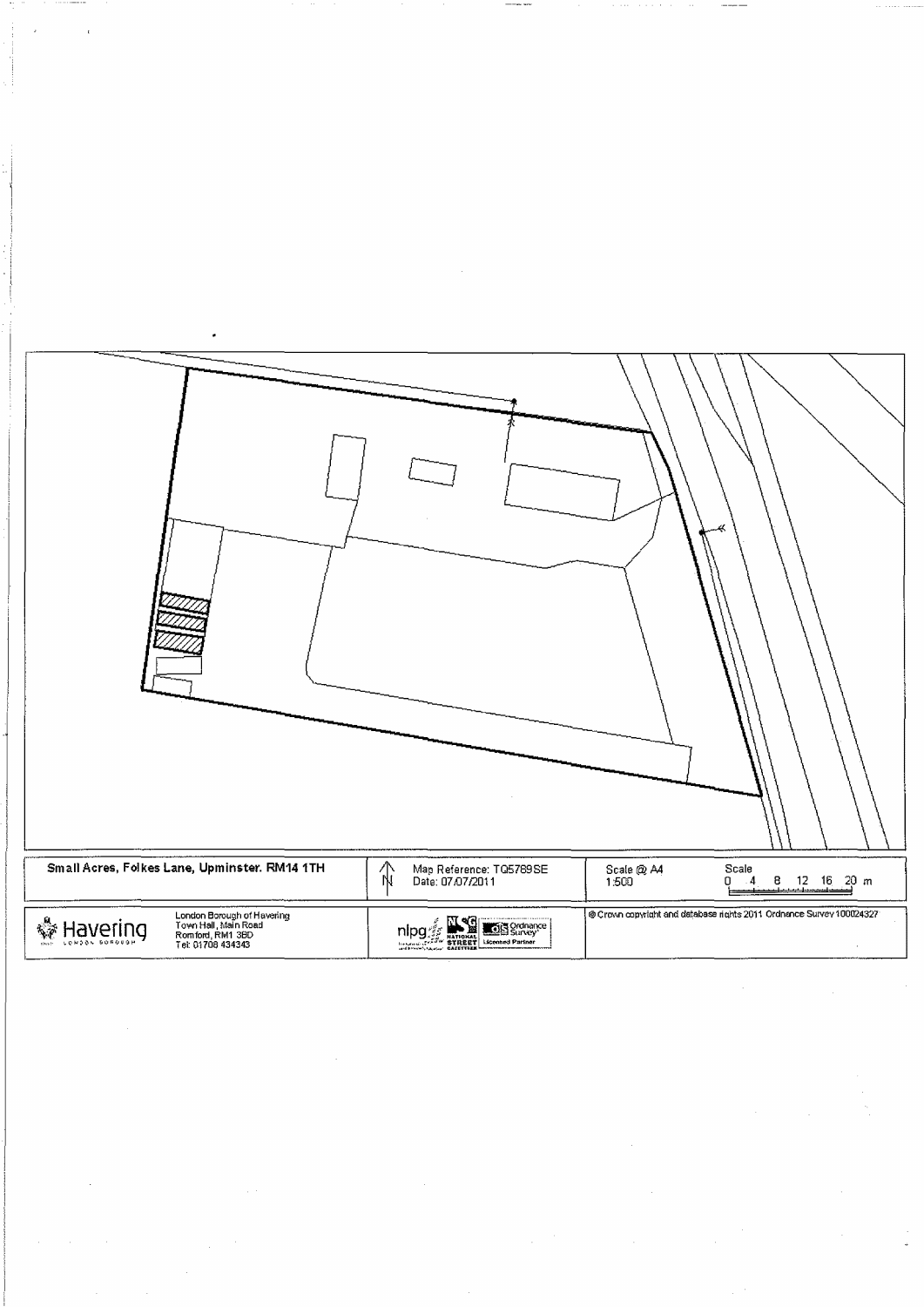### **YOUR RIGHT OF APPEAL**

You can appeal against this Enforcement Notice to the Secretary of State by 29 August 2011. Further details are given in the attached explanatory note.

# **WHAT HAPPENS IF YOU DO NOT APPEAL**

If you do not appeal against this Enforcement Notice, it will take effect on 29 August 2011 and you must then ensure that the required steps for complying with it, for which you may be held responsible, are taken within the period specified in the Notice.

**FAILURE TO COMPLY WITH AN ENFORCEMENT NOTICE WHICH HAS TAKEN EFFECT CAN RESULT IN PROSECUTION AND/OR REMEDIAL ACTION BY THE COUNCIL.**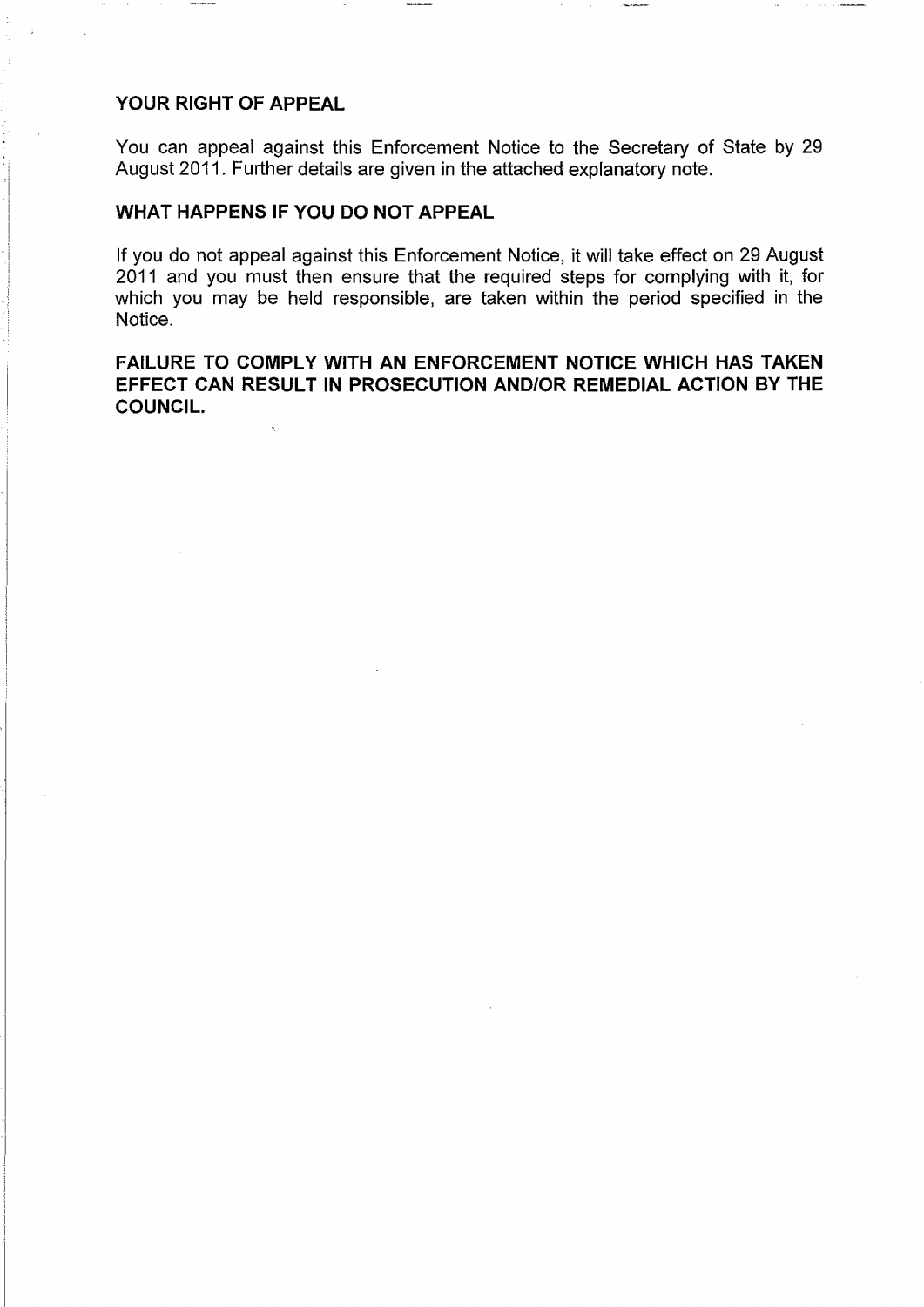#### **EXPLANATORY NOTES**

# **STATUTORY PROVISIONS**

A summary of Sections 171A, 171B and 172 to 177 of the Town and Country Planning Act 1990 (as amended) is enclosed with this Notice.

# **YOUR RIGHT OF APPEAL**

You can appeal against this Notice, but any appeal must be in writing and received, or posted (with the postage paid and properly addressed) in time to be received in the ordinary course of the post, by the Secretary of State before 29 August 2011.

If you intend to appeal against this Notice you should follow the instructions given on the information sheet from the Planning Inspectorate which accompanies this Notice.

### **GROUNDS OF APPEAL**

The grounds of appeal are set out in Section 174 of the Town and Country Planning Act 1990 (as amended) you may appeal on one or more of the following grounds:-

- (a) that, in respect of any breach of planning control which may be constituted by the matters stated in the Notice, planning permission ought to be granted, as the case may be, the condition or limitation concerned ought to be discharged;
- (b) that those matters have not occurred;
- (c) that those matters (if they occurred) do not constitute a breach of planning control;
- (d) that, at the date when the notice was issued, no enforcement action could be taken in respect of any breach of planning control which may be constituted by those matters;
- (e) that copies of the Enforcement Notice were not served as required by section 172;
- (f), that steps required by the notice to be taken, or the activities required by the notice to cease, exceed what is necessary to remedy any breach of planning control which may be constituted by those matters or, as the case may be, to remedy any injury to amenity which has been caused by any such breach;
- (g) that any period specified in the notice in accordance with section 173(9) falls short of what should reasonably be allowed.

Not all these grounds may be relevant to you.

#### **PLANNING APPLICATION FEE**

Should you wish to appeal on Ground (a) - that planning permission should be granted for the unauthorised development - then a fee of £170.00 is payable both to the Secretary of State and to the Council making the total fees payable £340.00. If the fees are not paid then that ground of appeal will not be valid.